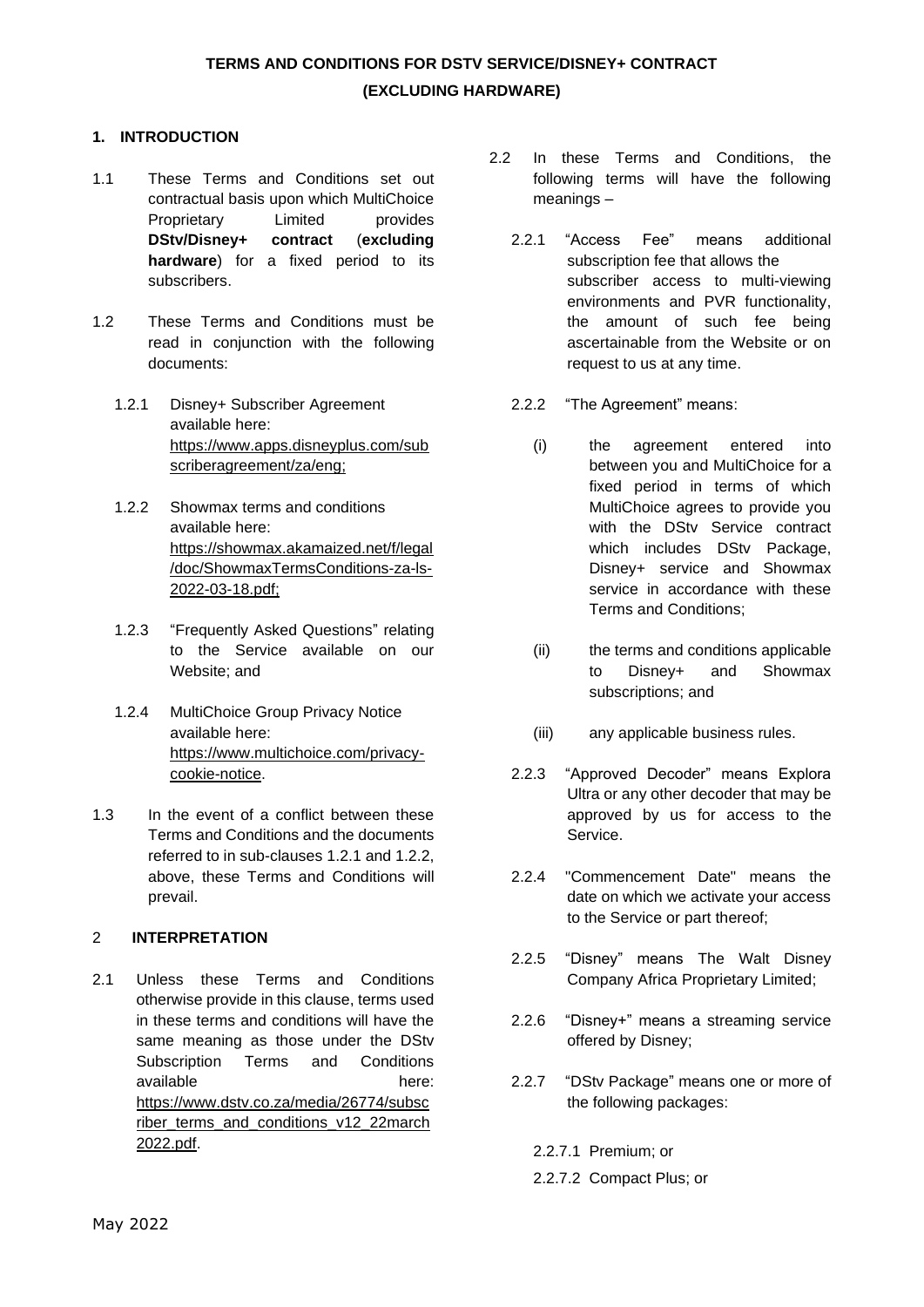- 2.2.7.3 Compact; or
- 2.2.7.4 any other package that may be added by us to the Service in future.
- 2.2.8 "Due Amounts" means the amounts payable by you for the Service, as contemplated in clause 7 below;
- 2.2.9 "your Fees" means the fees payable by you in respect of your access to the Service (including subscription fees, Access Fee, administrative fees and fees for optional extras as well as any VAT and other taxes, duties, levies or charges thereon that may be levied by any government authority directly or indirectly in relation to the Service), as reflected on the Website, which fees are payable to us directly or through one of our authorised representatives, in any manner authorised by us from time to time;
- 2.2.10 "General Amendment" means an amendment of these Terms and Conditions by us from time to time on notice to you;
- 2.2.11 "Monthly Due Date" means the unalterable fixed date of each month by which we must receive payment of a Due Amount.
- 2.2.12 "MultiChoice", "we" or "us" means MultiChoice Proprietary Limited (registration number 1994/009083/07), or MultiChoice Support Services Proprietary Limited (registration number 2007/014131/07) as the agent of MultiChoice Proprietary Limited;
- 2.2.13 "Personal Information" means as defined in section 1 of POPIA;
- 2.2.14 "POPIA" means Protection of Personal Information Act, Act No.4 of 2013.
- 2.2.15 "Reconnection Fee" means the fee payable by you, following suspension of your access to the Service, for reactivation of such access by us, the

amount of such fee being ascertainable from the Website or on request to us at any time;

- 2.2.16 "your Request" means your request for access to the Service, on these Terms and Conditions, which request may have been made by you in the following ways:
- 2.2.16.1 by contacting our customer care service telephonically; or
- 2.2.16.2 by completing online request form on our website; or
- 2.2.16.3 by sending a message to and/or leaving contact details on our social media platforms; or
- 2.2.16.4 in any other manner authorised by us from time to time;
- 2.2.17 "Request Record" means the electronic record kept by us of your Request, as updated from time to time, and containing:

| 22171    | personal<br>your<br>information;                                  |
|----------|-------------------------------------------------------------------|
| 22172    | your preferred method<br>of correspondence;                       |
| 2.2.17.3 | details of the Service;                                           |
| 22174    | Due Amounts:<br>vour<br>and                                       |
| 2.2.17.5 | election<br>in<br>your<br>respect of marketing<br>communications. |

- 2.2.18 "Service" means an offering provided by us to you in terms of this Agreement consisting of DStv Package, Disney+ and Showmax.
- 2.2.19 "Showmax" means a streaming service provided by MultiChoice Support Services Proprietary Limited.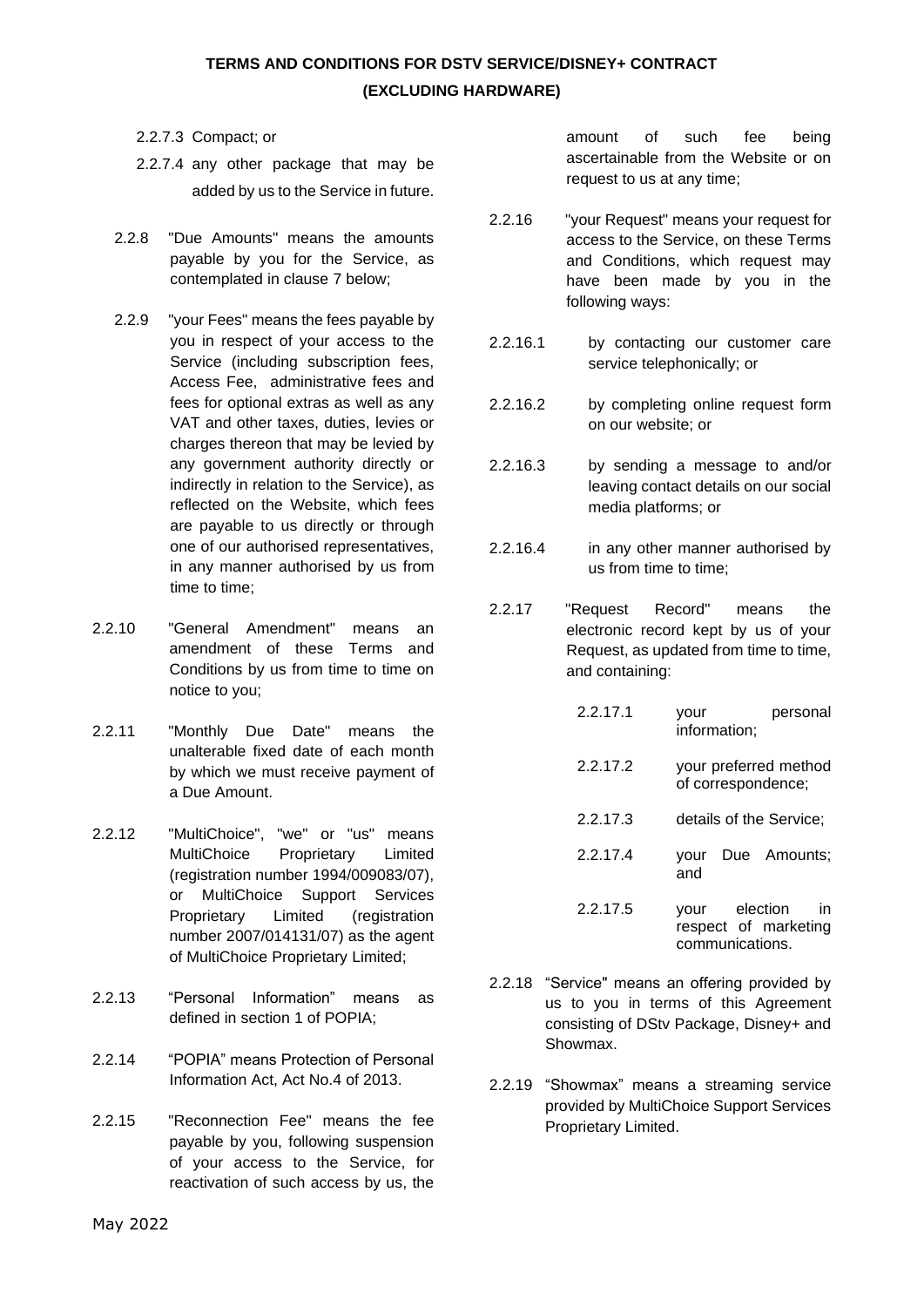- 2.2.20 "Terms and Conditions" means the terms and conditions contained in this document, as amended from time to time. terms and conditions applicable to Disney+, Showmax and applicable business rules;
- 2.2.21 "VAT" means Value-Added Tax as provided for in the Value-Added Tax Act, 89 of 1991 or any similar consumption based tax which we or our agents may be obliged to levy and/or collect;
- 2.2.22 "Website" means the website located at [http://www.dstv.com](http://www.dstv.com/) or [http://www.multichoice.co.za](http://www.multichoice.co.za/) any other uniform resource locator (URL) used by us from time to time;
- 2.2.23 "You" or "your" refers to a person who has made a Request for access to the Service on these Terms and Conditions.
- 2.3 Any reference in these Terms and Conditions to –
- 2.3.1 the singular includes the plural, and vice versa; and
- 2.3.2 one gender includes the other gender.
- 2.4 Please note that you may be entitled to certain rights in terms of Applicable Laws. For the avoidance of any doubt, no term or provision contained in the Agreement is to be interpreted or construed so as to directly or indirectly –
- 2.4.1 exclude, limit, waive or deprive you of any rights which you may have in terms of Applicable Laws;
- 2.4.2 avoid any obligation or duty which we may have in terms of Applicable Laws;
- 2.4.3 set aside or override the effect of any applicable provision of Applicable Laws; or
- 2.4.4 authorise us to do anything that is unlawful in terms of Applicable Laws or fail to do anything that is required in

terms of Applicable Laws, to the extent that is impermissible to do so.

#### 3 **SUBSCRIBING TO THE SERVICE**

- 3.1 You may **only** subscribe to the Service if:
	- 3.1.1 it is taken together with DStv Packages as defined in clause 2.2.7 above, **excluding streaming only subscriptions**; and
	- 3.1.2 you pay **Access Fee** in addition to basic subscription fee; and
	- 3.1.3 you use **Approved Decoder**.
- 3.2 You may subscribe to the Service in one of the following ways:
	- 3.2.1.1 by contacting our customer care service telephonically; or
	- 3.2.1.2 by completing online request form on our website; or
	- 3.2.1.3 by sending a message or leaving contact details on our social media platforms; or
	- 3.2.1.4 in any other manner authorised by us from time to time.
- 3.3 On receipt of your Request for a Service referred to in clause 3.2, MultiChoice shall:
	- 3.3.1 process your Request during call when you contact our call centre; or contact you using contact details you provided to process your Request if you had left message on our online or social media platforms; and
	- 3.3.2 share your contact details and Request with Disney to complete your subscription to Disney+ service.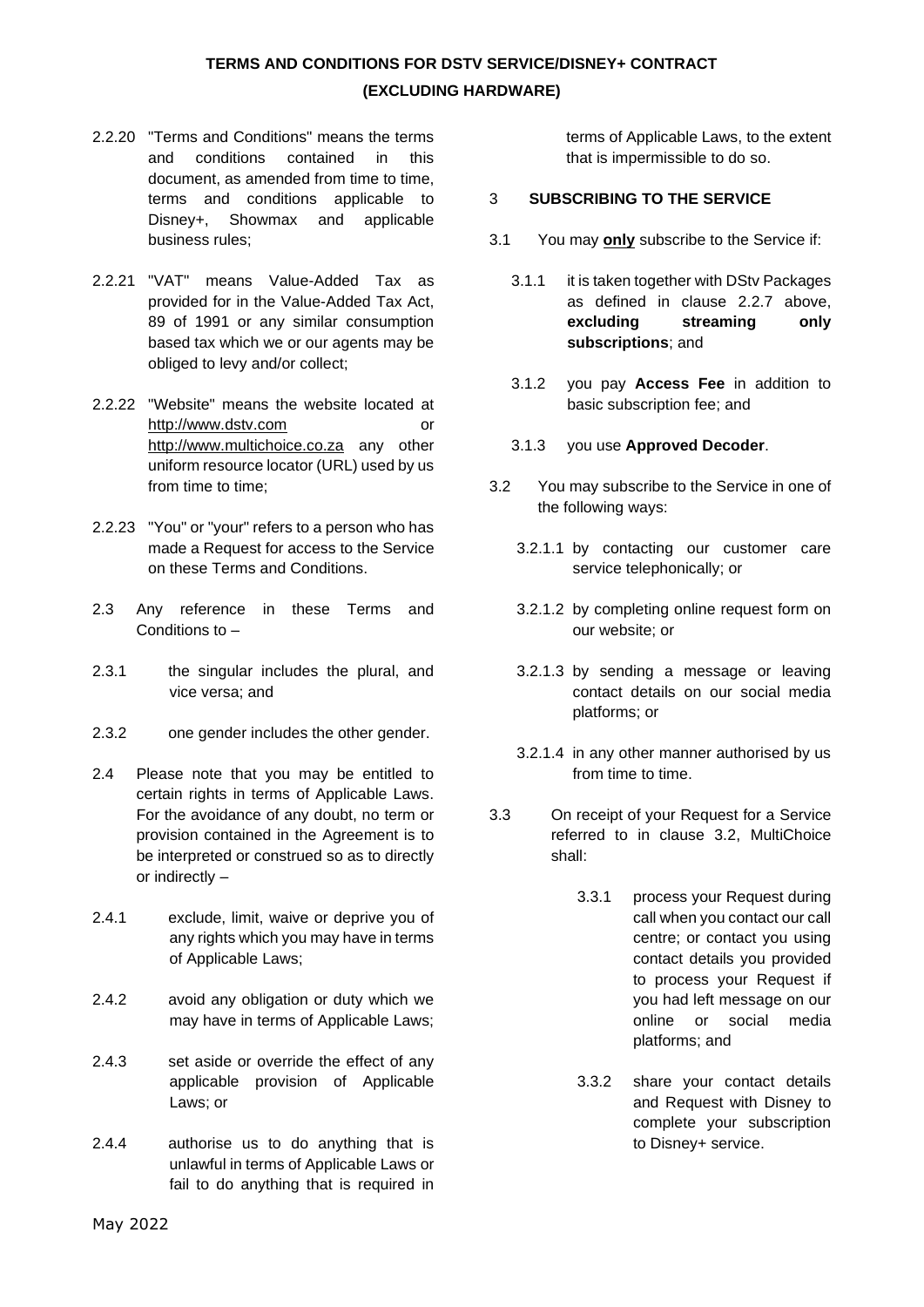3.4 You will receive a message from Disney using contact details provided by you to complete your Request.

### 4 **CONCLUSION, COMMENCEMENT AND DURATION**

- 4.1 The Agreement will come into effect once we activate your Service or part thereof.
- 4.2 You acknowledge that the duration of the Agreement is for an agreed fixed period subject to the provisions of clauses 13 and 14 of these Terms and Conditions.
- 4.3 **Subject to Applicable Laws, we retain the right to refuse to enter into this Agreement with any person on reasonable commercial grounds that are consistent with our customary risk management practices**.
- 4.4 The Agreement is deemed to be concluded at our principal place of business in Randburg, South Africa, and commences on the date on which we accept your Request by activating your access to the Service or part thereof.
- 4.5 **Subject to the provisions of these Terms and Conditions, the Agreement is binding on you and us for an agreed fixed period from the Commencement Date unless terminated by either you or us in accordance with these Terms and Conditions.**

## 5 **COPIES OF REQUEST RECORD**

- 5.1 We will send you:
	- 5.1.1 a copy of the Request Record on request by you; and
	- 5.1.2 written notification of any amendments to the Request Record electronically, if you have provided us with the relevant electronic contact details.
- 6 **YOUR PERSONAL INFORMATION**
- 6.1 **Subject to our Privacy Notice and POPIA, you consent to us sharing your personal information with Disney for the purposes of administering this Agreement and any other purpose stated in these Terms and Conditions.**
- 6.2 You authorise us, subject to any Applicable Laws and our Privacy Notice, to –
	- 6.2.1 obtain, capture, store, analyse and use for our marketing purposes your viewing habits and profile;
	- 6.2.2 use information that we may have in relation to you for the purposes of:-
		- 6.2.2.1 processing your Request;
		- 6.2.2.2 administering the Agreement;
		- 6.2.2.3 informing you of any new aspects of the Service or services provided by our affiliates;
		- 6.2.2.4 informing you of promotional competitions; and
		- 6.2.2.5 notifying you of a General Amendment;
	- 6.2.3 disclose your personal information:
		- (i) to companies affiliated with us for purposes of marketing their services (subject to your right to refuse such disclosure of your personal information);
		- (ii) to any company which acquires our business or any part thereof, or which we acquire;
		- (iii) to our Payment System Providers in order to facilitate the collection of your Fees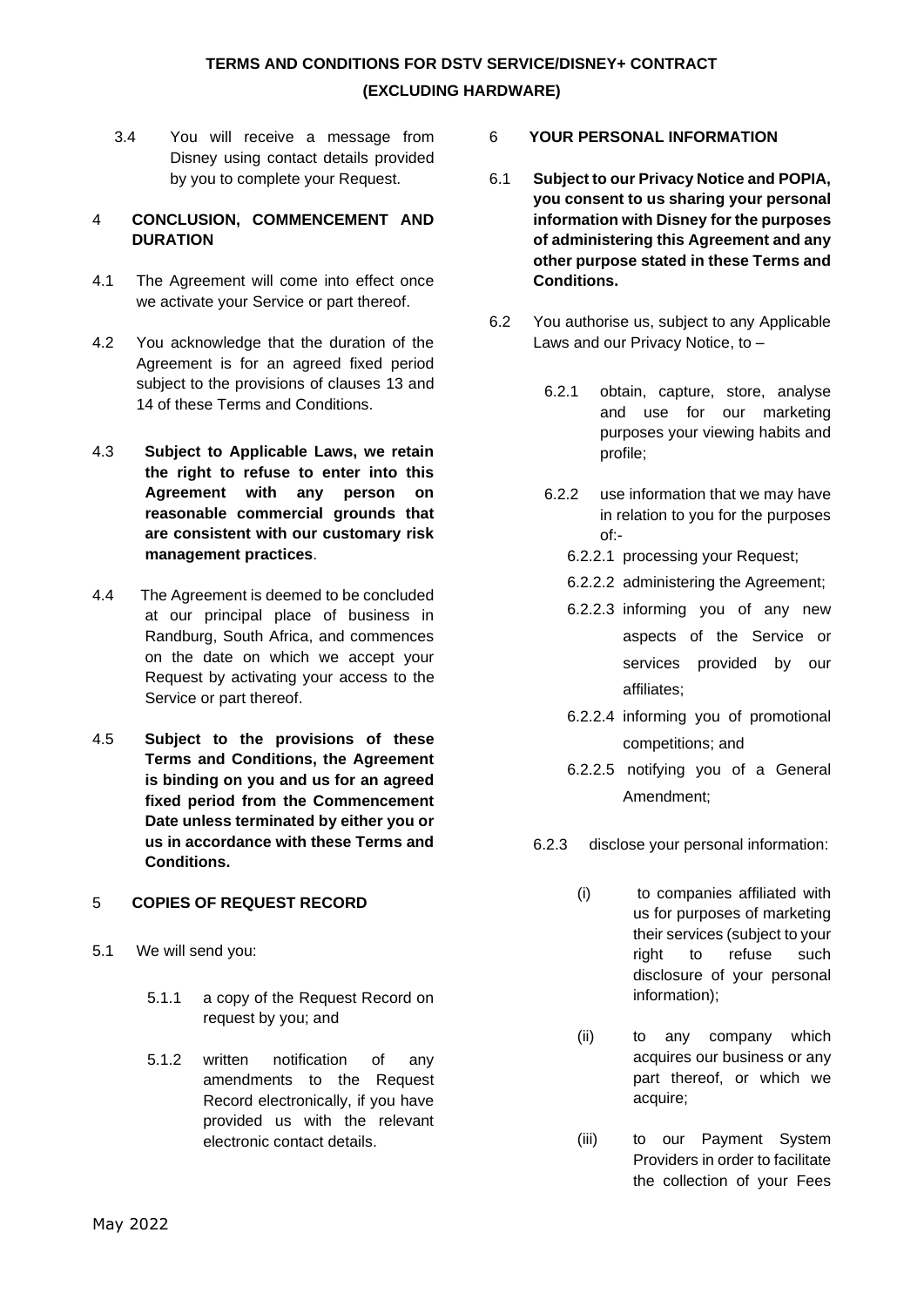using payment systems owned and operated by third parties;

6.3 It is your responsibility to ensure that the information which you provide to us is complete, accurate and up to date.

### 7 **YOUR PAYMENT OBLIGATIONS**

- 7.1 Your Fees in respect of the Service are available on the Website.
- 7.2 You must pay us by way of a specified number of consecutive monthly payments ("Due Amounts").
- 7.3 **Your first payment for the Service will be due on conclusion of the Agreement as referred to in clause 4.1.**
- 7.4 **You agree to authorise us –**
- 7.4.1 **where applicable, to collect all Due Amounts by means of a debit order which will be payable on the Monthly Due Dates; and**
- 7.4.2 **to include the Due Amounts in terms of this Agreement in any other debit order authorised or to be authorised by you to pay for other services provided by us, so that only one debit order is payable and debited against your bank account.**
- 7.5 The Service is provided on a pre-paid basis.
- 7.6 In order to have continued access to the Service you must make, and we must receive, your payment of the Due Amount on or before the Monthly Due Date.
- 7.7 **If we do not receive payment of your Due Amount as contemplated in clause 7.4 above, we may suspend your access to the Service.**
- 7.8 **It is your responsibility to ensure that your payments are up to date even if we have not collected Due Amounts as indicated in clause 7.4.**
- 7.9 **You will still be liable for outstanding Fees even if we have not suspended your Service in terms of clause 7.7.**
- 7.10 **If your access to the Service is suspended, we will not reactivate your access to the Service until we have received payment of your overdue and Due Amounts and the Reconnection Fee.**

### 8 **OUR OBLIGATIONS**

- 8.1 In consideration for your payment of your Due Amounts, and subject to you complying with the Agreement, MultiChoice shall provide you with access to the Service in accordance with the Agreement.
- 8.2 Subject to your compliance with the Agreement, your access to the Service shall continue until it is suspended or the Agreement is terminated in terms of these Terms and Conditions.

### 9 **COMMUNICATIONS WITH US**

- 9.1 You may authorise any person to communicate with us on your behalf in relation to the Agreement, provided that such person complies with our standard security check. You agree to be bound by all requests and undertakings made by third parties on your behalf in terms of this clause.
- 9.2 It is your responsibility not to disclose the personal information relevant to our standard security check to third parties whom you have not authorised to represent you.
- 9.3 You may contact us directly in respect of any assistance required in terms of the Service at [help@dstv.com.](mailto:help@dstv.com)

## 10 **COMMUNICATIONS WITH YOU**

10.1 Subject to any Applicable Laws, we may communicate with you, amongst other methods, by means of e-mail, on-air communications, or by way of text or other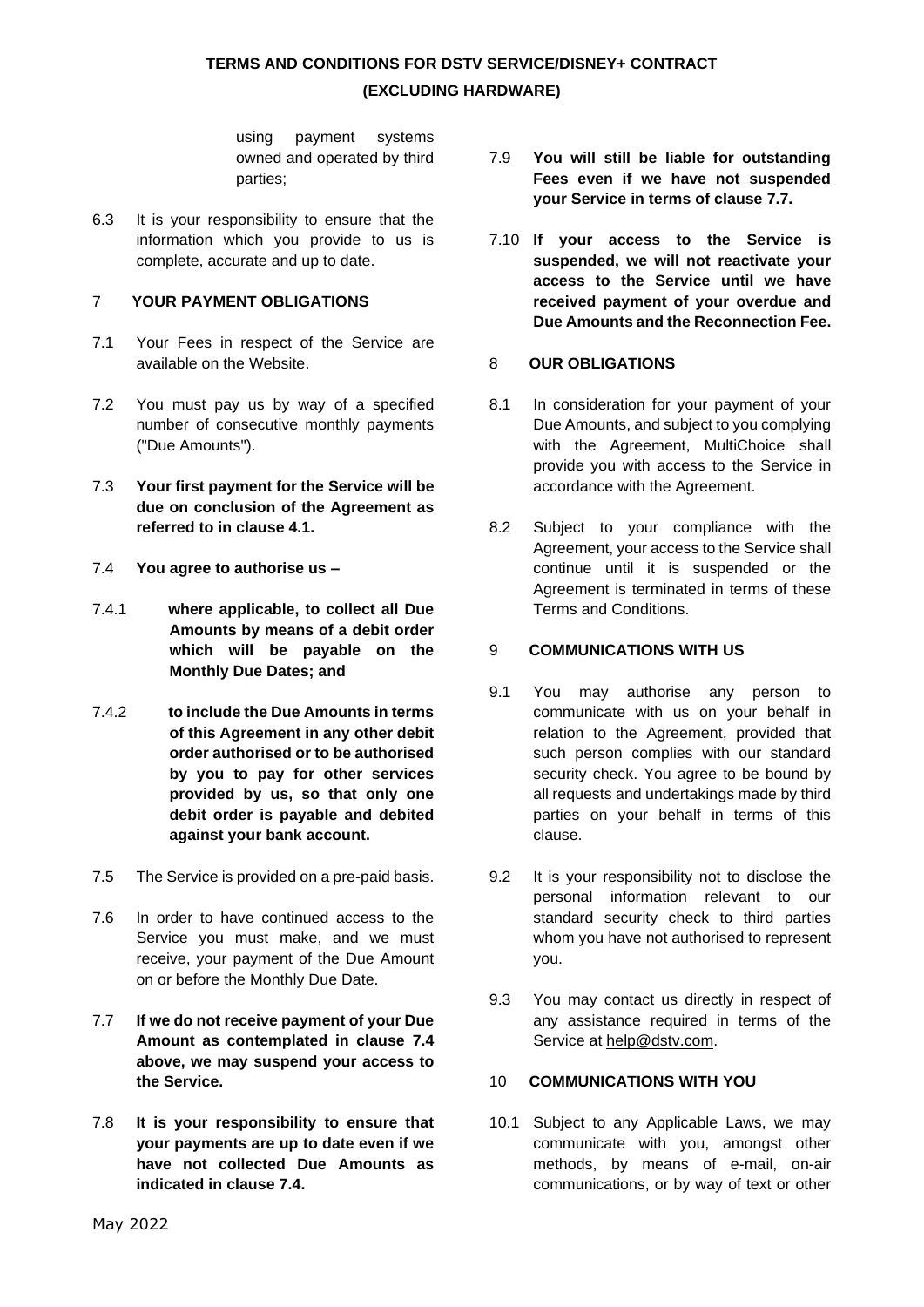messages to your cellular phone, computer, laptop, mobile device or to your decoder for display on your television screen.

### 11 **AMENDMENTS TO AND VARIATIONS IN THE SERVICE**

The nature and composition of the Service are determined by us and may be changed from time to time, subject to any Applicable Laws, and subject to your right to terminate the Agreement in accordance with these Terms and Conditions.

### 12 **AMENDMENT OF THE TERMS AND CONDITIONS**

Subject to the terms of the Agreement and any Applicable Laws, you agree to be bound by a General Amendment from the date specified in the General Amendment notice, which date will be a reasonable time after the date of the General Amendment notice.

### 13 **TERMINATION OF THE AGREEMENT**

- 13.1 Notwithstanding clause 4.2 above, you may terminate this Agreement before the end of the Term ("early") by giving us 20 Business Days' written notice, on the conditions set out below. If you terminate this Agreement early, the date on which this Agreement is terminated will be called the settlement date.
- 13.2 Subject to clause 13.3 below, to terminate this Agreement early, contact us to find out the amounts you still owe us. You can ask to end this Agreement immediately or at a future settlement date.
- 13.3 **You acknowledge and agree that we provided you with the Service at a lower price than the actual price. If you terminate this Agreement early, we may charge you any amounts which you owe us in terms of the Agreement up to the date of cancellation and a reasonable cancellation fee which takes into**

**account, amongst other amounts, all of the reductions granted by us to you in respect of all aspects of the Service to this Agreement, to the maximum extent permitted by law.** 

- 13.4 The termination of the Agreement will not affect –
	- 13.4.1 our rights or remedies, or yours, for the period prior to termination; or
	- 13.4.2 those rights and obligations which, in terms of the Agreement, either expressly or by implication, will survive beyond termination.
- 13.5 We will inform you of the end date of the Term between 40 and 80 Business Days before the expiry of the Term of this Agreement. We will include a copy of the terms and conditions of the General Subscriber Agreement which will apply if you continue with your subscription to the Service. On the expiry of the Term, your subscription to the DStv Package will automatically continue on a month-to-month basis, subject to the terms and conditions of the General Subscriber Agreement (including, for the avoidance of doubt, the Fees prevailing at the time), unless you expressly inform us that you do not wish to continue on a month-to-month basis.
- 13.6 A request by you to downgrade to a lower package will result to a cancellation of the Agreement and all provisions in this clause (clause 9) will immediately be applicable.

#### 14 **BREACH OF AGREEMENT**

14.1 If any party ("the Defaulting Party") breaches any provision of the Agreement and fails to remedy such breach within 20 Business Days of receipt of written notice from the other party ("the Aggrieved Party") requiring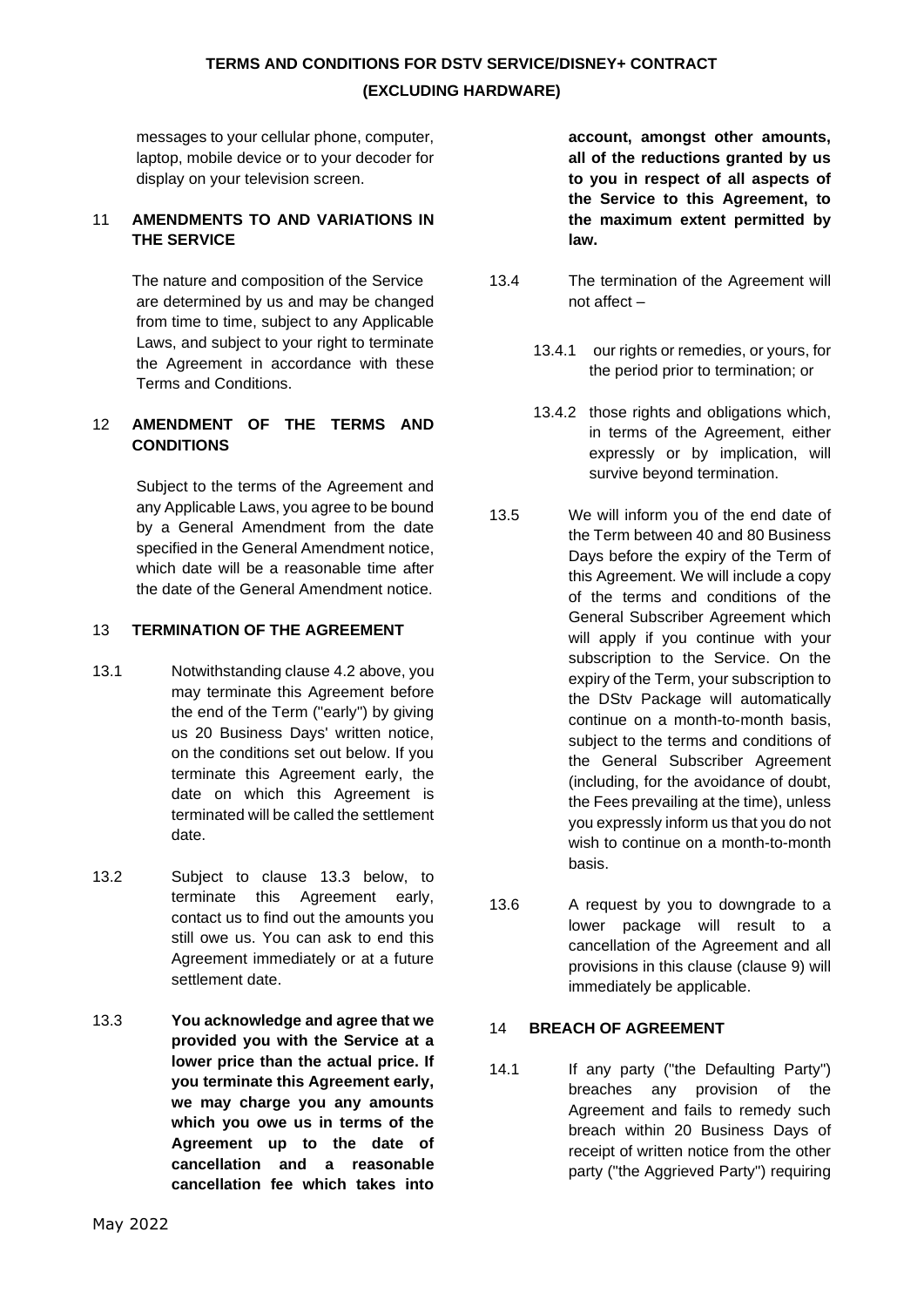it to do so, then the Aggrieved Party will be entitled, at its option -

- 14.1.1 to claim immediate specific performance of any of the Defaulting Party's obligations under the Agreement, whether or not such obligation is then due; or
- 14.1.2 in the event of the breach of a material provision of the Agreement in circumstances where the remedy of specific performance or damages would not adequately prevent the Aggrieved Party from being prejudiced, to cancel the Agreement, in which case the Aggrieved Party must give the Defaulting Party notice in writing of the cancellation, and the cancellation will take effect on the giving of the notice.
- 14.2 If we cancel the Agreement in terms of clause 14.1, we may charge you any amounts which you owe us in terms of the Agreement up to the date of cancellation and a reasonable cancellation fee which takes into account amongst other amounts, all of the reductions granted by us to you in respect of all aspects of the Service pursuant to this Agreement, to the maximum extent permitted by law.
- 14.3 The cancellation of the Agreement will not affect –
	- 14.3.1 our rights or remedies, or yours, for the period prior to cancellation; or
	- 14.3.2 those rights and obligations which in terms of the Agreement, either

expressly or by implication, will survive beyond cancellation.

14.4 The breach provisions in these Terms and Conditions are without prejudice to any other remedies to which a party may be entitled at law, including the right to claim damages.

- 14.5 In addition to our rights under clause 14.1, if you materially breach the Agreement we may, without prejudice to any other remedy that we may have, immediately and without notice to you, suspend your access to the Service.
- 14.6 If we have suspended your access to the Service and you –
	- 14.6.1 remedy your breach;
	- 14.6.2 comply with the Agreement; and
	- 14.6.3 make payment to us of all outstanding Due Amounts, overdue amounts and the Reactivation Fee, then we will reactivate your access to the Service.
- 14.7 To the maximum extent permissible in law, you will be liable to us for all legal costs incurred by us in recovering any amount that you owe to us.
- 14.8 A certificate signed by any of our managers specifying the amount owing by you and further stating that such amount is due, owing and payable by you, shall be sufficient (prima facie) proof of the amount thereof and of the fact that such amount is so due, owing and payable for the purpose of obtaining provisional sentence or other judgment against you in any competent court. It shall not be necessary to prove the appointment of the person signing any such certificate.

### 15 **DECLARATIONS AND WARRANTIES BY YOU**

- 15.1 **You confirm, warrant and declare that –**
- 15.1.1 **you have been given an adequate opportunity to receive, read and understand the terms and conditions and that you are aware of all the terms printed in bold;**